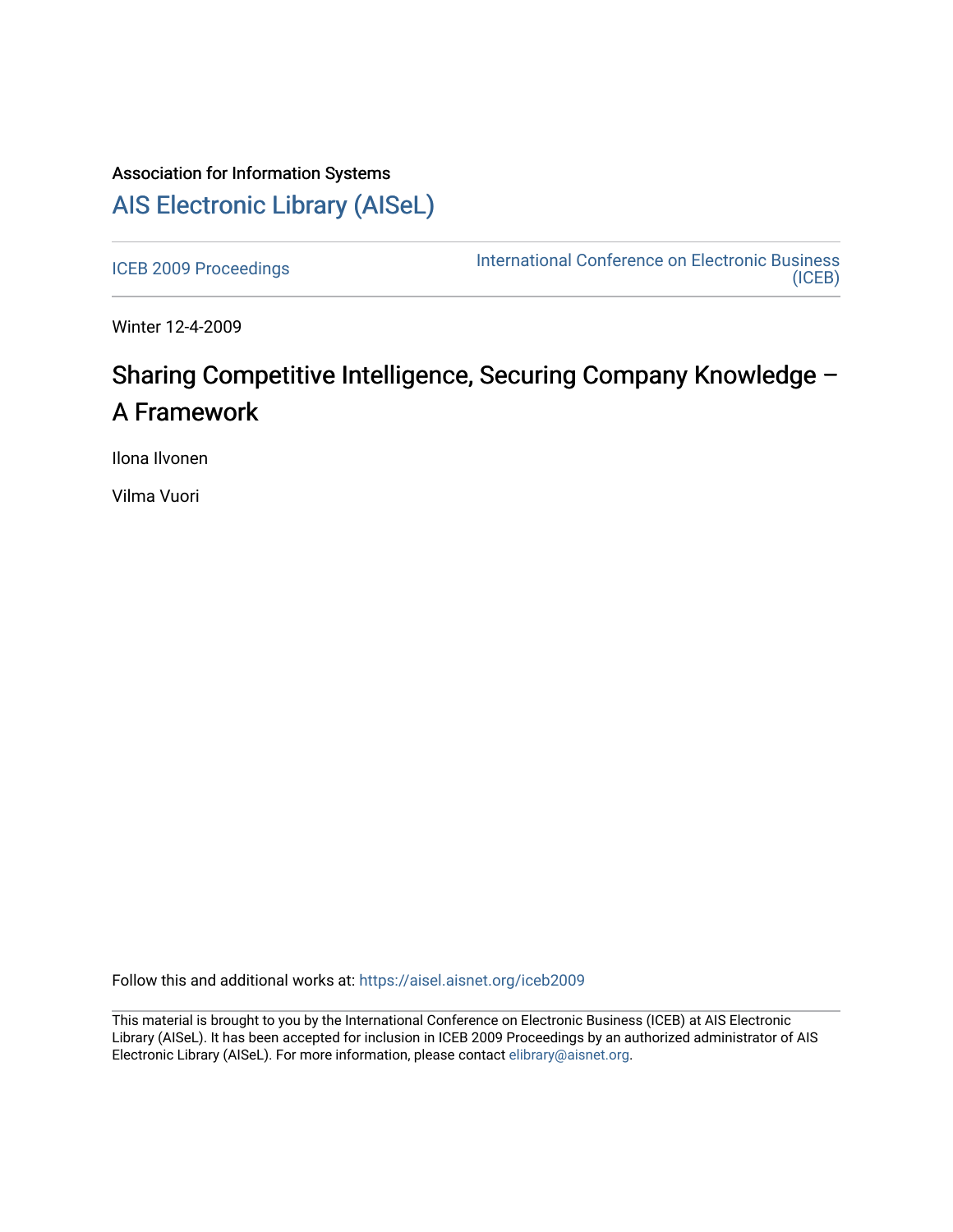### **SHARING COMPETITIVE INTELLIGENCE, SECURING COMPANY KNOWLEDGE – A FRAMEWORK**

Ilona Ilvonen<sup>1</sup> and Vilma Vuori<sup>2</sup> Department of Business Information Management and Logistics Tampere University of Technology, Finland <sup>1</sup>ilona.ilvonen@tut.fi; <sup>2</sup>vilma.vuori@tut.fi

#### **Abstract**

This paper discusses the recognition of critical knowledge residing in companies. Company employees are important sources of competitive knowledge. At the same time the employees have a key role in securing critical knowledge in the company. A framework for recognizing critical knowledge is presented to work for both competitive intelligence and knowledge security perspectives. Employee awareness is essential to both of these perspectives, and the framework is intended to be used in building this awareness.

**Keywords:** Competitive Intelligence, Competitive Knowledge, Knowledge Security, Knowledge Sharing

#### **Introduction**

Competitive intelligence is a process that provides decision-makers with actionable information about what is happening in a company's business environment. Understanding and anticipating competitors' actions, possible changes in legislation or launch of a new competing product is essential for the company to maintain and improve its competitive position. A recent trend in competitive intelligence is shifting from analystcentered competitive intelligence unit serving only the top management into involving all employees and in some cases even external partners, such as suppliers or customers, to participate in competitive intelligence activities (see e.g. [1], [2]).

Employees are seen not only as valuable sources of competitive information but also having an important role in refining that information.<br>When information regarding competitive When information regarding competitive environment is processed in employees' head to have a concrete meaning in the company's context it is simultaneously refined into more valuable and usable form; competitive knowledge [3].

Companies aim to the best possible use of competitive knowledge. There are many mechanisms that aim to efficient knowledge sharing within a company. Competitive intelligence is an area where the smallest bits of knowledge about the operations and plans of competitors should be gathered together in order to construct a good overall picture of the competitive environment of a company. Knowing what kind of knowledge is worth sharing within the company is essential for the competitive intelligence process to work efficiently.

When a company tries to protect the competitive position it has, it is essential to keep important knowledge inside the company. Information security processes are built to prevent information from leaking outside. What these processes do not protect as easily is knowledge that resides in the heads of employees. Empowering employees to participate in competitive intelligence efforts may provide the company with better understanding about competitive issues, but it also causes more risks for the company's information security. How people behave, what they discuss and with whom should be planned and controlled, at least to some extent, so that even the smallest bits of knowledge that might be useful for competitors are kept safe.

Sharing competitive intelligence and keeping company knowledge secure are the two sides of the same medal: important knowledge. The key for success of both activities is the awareness of employees about what knowledge is valuable to the operations of a company. This paper draws on this common factor to build a framework on how to recognize important knowledge, and how to build awareness of it.

#### **Competitive intelligence**

A company's strategy and operations are based on its view on the surrounding world. The view is constructed on the understanding the company has of its surroundings, what is going on and why. Companies apply different kinds of intelligence activities to provide decision makers information to help them build a solid understanding of the prevailing situation and what might be lying ahead. Competitive intelligence is one approach for doing this. Competitive intelligence is continuous scanning of the environment, gathering and linking bits and pieces of information and analyzing them to provide insights to back up decisions that further the company's business goals [4], [5], [6]. Such external issues as future economic situation, competitors' actions, customer needs and consumer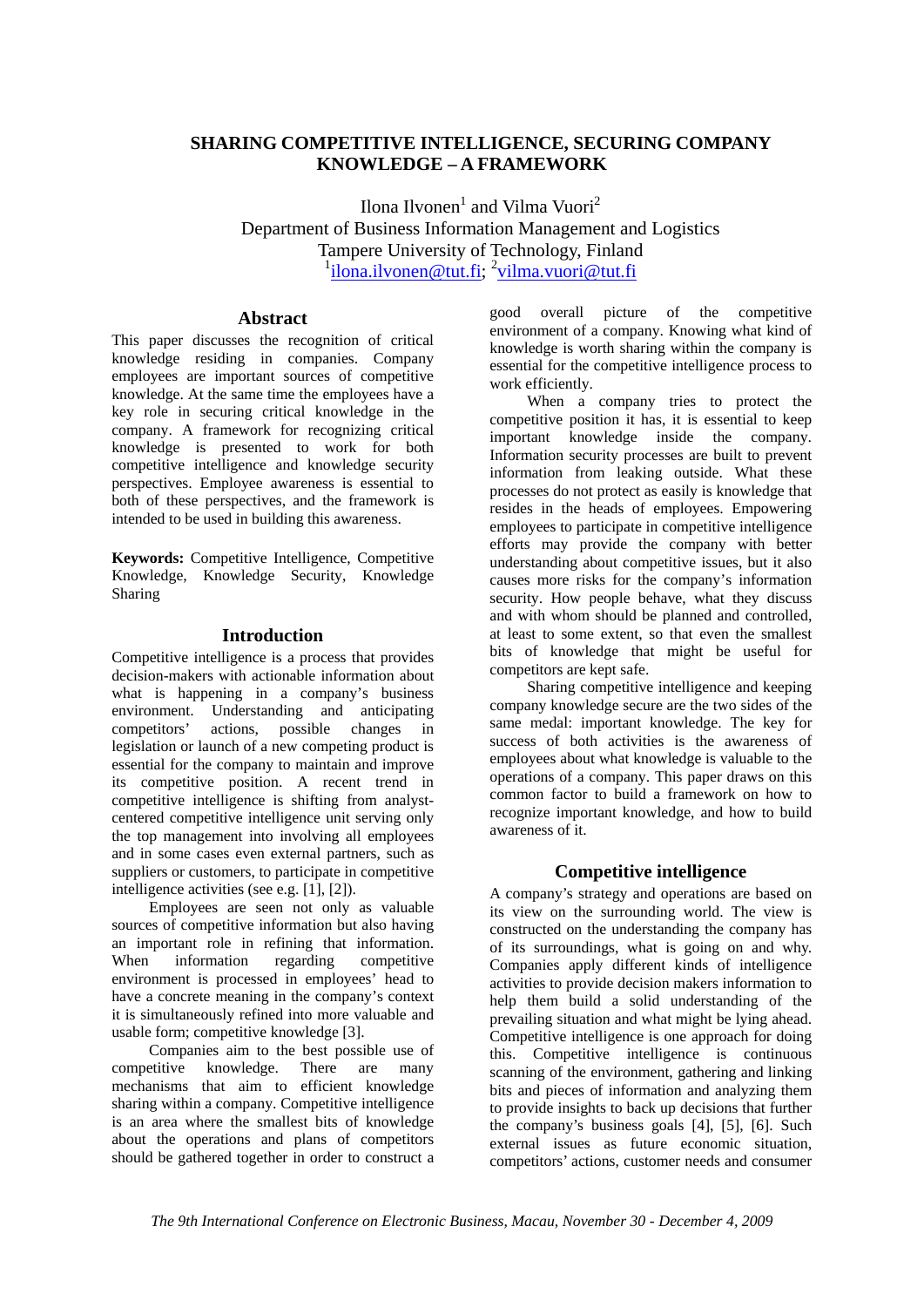trends, changes in legislation etc. are in the focus of competitive intelligence.

Competitive intelligence can be described as a process which, according to several authors (see e.g. [7], [8], [9], [10], [11], [12]), typically consists of the following phases:

- identifying what information is needed in the organization,
- gathering information from multiple sources according to the needs,
- processing and analyzing information by combining it with existing knowledge and applying suitable analysis methods,
- disseminating and sharing information in form of analyses, presentations, reports etc. and storing it in databases or other suitable places, and
- using the information to form decisions that steer the organization towards its goals.

The textbook example of how to do competitive intelligence most efficiently, that has been promoted for last decade, is a centralized, professional and organized competitive intelligence unit (see e.g. [13], [14], [2]). The unit usually consists of a competitive intelligence manager and analysts, whose responsibility it is to provide the needed information to decision makers at the right time in a suitable form. In other words, carrying out the competitive intelligence process and serving the needs of information users. Regardless of the advantages of such an efficiently organized unit, it does not suit every company and all situations. Alternative approaches, such as competitive intelligence networks, have started to gain more attention in recent years. Some companies do very well even without any organized competitive intelligence gathering.

During the last few decades competitive intelligence has evolved from informal and tactically oriented data-gathering into formal competitive intelligence units serving strategic decision making as described above [14]. The next evolutional step of competitive intelligence is that it is no longer the prerogative of the top management practiced by competitive intelligence experts. Instead, competitive intelligence is demystifying, decentralizing and shifting "from serving the few to empowering the many" [2]. The new stage of competitive intelligence emphasizes the value and significance of human input in the competitive intelligence process over information systems and engages employees in the process.

#### **Employees as competitive knowledge assets**

The sources of ccompetitive intelligence are various: from personal human contacts to the internet and data bases. The most used sources are often the explicit ones, such as reports from a database, news service feeds or consultant analyses, because due to their definite form they are easier to reach and utilize. Nevertheless the sources more difficult to reach are often more advantageous and human sources are especially valued (see e.g. [15], [8], [16], [17]). For example, using a search engine to find information from the Internet is cheap, quick and brings abundant amount of answers related to the used search terms. However, the search results, though numerous, may not be very accurate or useful in any way. In addition, information obtained from a source available for everyone, such as a public database, does not bring much of an advantage to a company, because the competitors can as easily get the same information from the same source just as easily and fast. Therefore unique sources that possess critical knowledge are of great value.

A company's own employees are important competitive knowledge assets, and Collins [8] even names them as the biggest intelligence asset of a company. They may have interesting information about competitors, customers and the market situation and they can provide in depth explanations and interpretations to information [16], [18], [19]. This refines information into knowledge that has more value to its holder and receiver. Vitt et al. [12] note, that human input is the key ingredient in creating knowledge, because knowledge cannot be generated through mere technology. Employees can therefore have a valuable role in piecing together a puzzle that reveals a clearer picture of what is going on in a company's business environment: they create and posses competitive knowledge.

The best source of potential competitive advantage is in knowledge that makes a difference, and is obtained and acted upon before competitors get their hands on it. A company has the best and possibly exclusive access to its employees' competitive knowledge. The employees can be made aware of the company's information needs and thus harnessed to be active information gatherers, interpreters and sharers.

Engaging employees in the competitive intelligence process is recognized to be worthwhile, even though not always an easy task. Fuld, Bernhardt and Herring state that the potential of employees as information sources has been underutilized due to a lack of communication and coordination [20]. Employees do not know that the knowledge they possess might be of value to the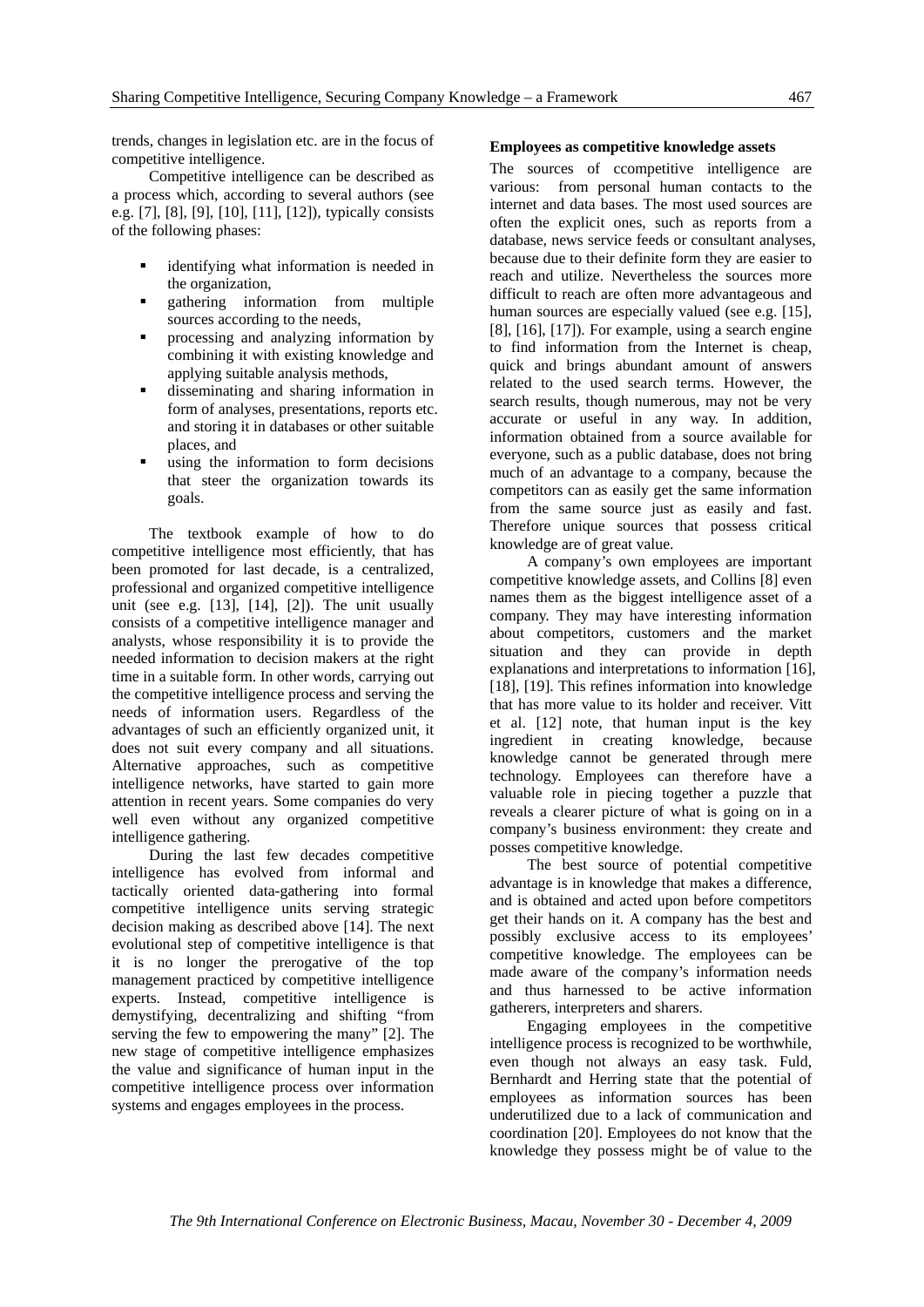company or there is no coordination or medium to share knowledge to others in the company.

However, it must also be pointed out, that not all knowledge employees have is relevant for competitive intelligence purposes, and therefore it is important to identify and communicate what kind of knowledge is interesting and indispensable for the company and should therefore be shared. On the other hand, employees possessing so much important knowledge to their own company can also cause risks.

#### **Knowledge security**

Security as a state is often defined as a lack of threat toward an object [21]. When an object is physical in nature, the threats can be more easily identified. A house can be threatened by a flood, or trees falling down. Money transported from a supermarket to the bank is threatened by robbers. The threats that an immaterial object faces are more difficult to recognize. Knowledge is highly immaterial in nature, and thus it is difficult to name all the threats toward it. Despite this difficulty, knowledge, as an important asset to a company, needs to be secured.

When planning the securing of an object it is important to recognize all the threats that face it. At this point discussion on what is a threat is essential. A threat is the consequences of an unwanted event. An example of a threat to knowledge is the unveiling of a plan to publish a new product. This threat can realize itself for example through casual conversation in the wrong place or by an email sent to the wrong recipient. One way to analyze and compare threats is to assign a value to them. The most informative way to do this is to estimate a monetary value to the threat. In the case of physical objects this is fairly straightforward: if a building is damaged, the costs of repair can be estimated quite accurately. In the case of immaterial objects such as knowledge the task is not as easy. How much will the company lose money, if a competitor can react to a product launch early? What is the value of product development knowledge? Even though the task seems impossible, even crude monetary estimates give something to work with (see e.g.  $[22]$ ).

The estimate of the size of the threat does not usually provide enough information about the threats in order to make decisions on what threats to address and how. As all actions of a company, also security needs to be reasoned and prioritized. Therefore the concept of risk is more familiar to many decision makers. Risk can be defined in a simple formula:

 $Risk = threat * probability$ 

Although the usefulness and reasonability of the whole concept of risk can be challenged [23], it is a useful tool when security investment decisions are done and security measures planned. One way to use the concept of risk is to calculate a monetary risk value to every identified threat. In the case of knowledge this leads to a crude estimate of monetary consequence being multiplied by a crude estimate of probability. As such, the risk figures are not very trustworthy and provide little value to the decision maker. A simpler way is to assess both the probability and the monetary consequences in a three-step scale as illustrated in Table 1.

| Consequences<br>Probability | Mild                                                  | Moderate                                              | Severe                                 |
|-----------------------------|-------------------------------------------------------|-------------------------------------------------------|----------------------------------------|
| Strong                      | Moderate<br>risk, actions<br>need to be<br>considered | High risk,<br>needs to be<br>addressed                | Critical risk,<br>must be<br>addressed |
| Moderate                    | Moderate<br>risk, actions<br>need to be<br>considered | High risk,<br>needs to be<br>addressed                | High risk,<br>needs to be<br>addressed |
| Weak                        | Small risk, no<br>actions are<br>urgent               | Moderate<br>risk, actions<br>need to be<br>considered | High risk,<br>needs to be<br>addressed |

**Table 1**. **The risk matrix.** 

The risk matrix gives the security planner a tool to assess different threats and to select which ones to address first [24]. There are basically two ways to lower a risk: by reducing the consequences or by lowering the probability. In the case of critical or high risks, both aspects need to be done. How this is done depends on the threat and the asset that needs to be protected.

As risk assessment tools can be helpful in reasoning the security measures, they don't provide with the actual solutions to how to protect important assets. When it comes to knowledge, securing it can be as difficult as it is to assess the risk facing it. Knowledge is immaterial, and mostly bound to people. Thus securing knowledge requires affecting the way people behave.

It is said that 80 % of information security risks are caused by people [25]. As knowledge can here be seen as a sub-section of information, it is fairly safe to state that nearly every threat to knowledge is caused by people. Human error has a remarkably big role in these threats. From the risk management perspective the consequences of human error is hard to lower. Some technical limitations for example to the kind and size of documents allowed to be attached to emails can be set. However, there is no technical way to limit the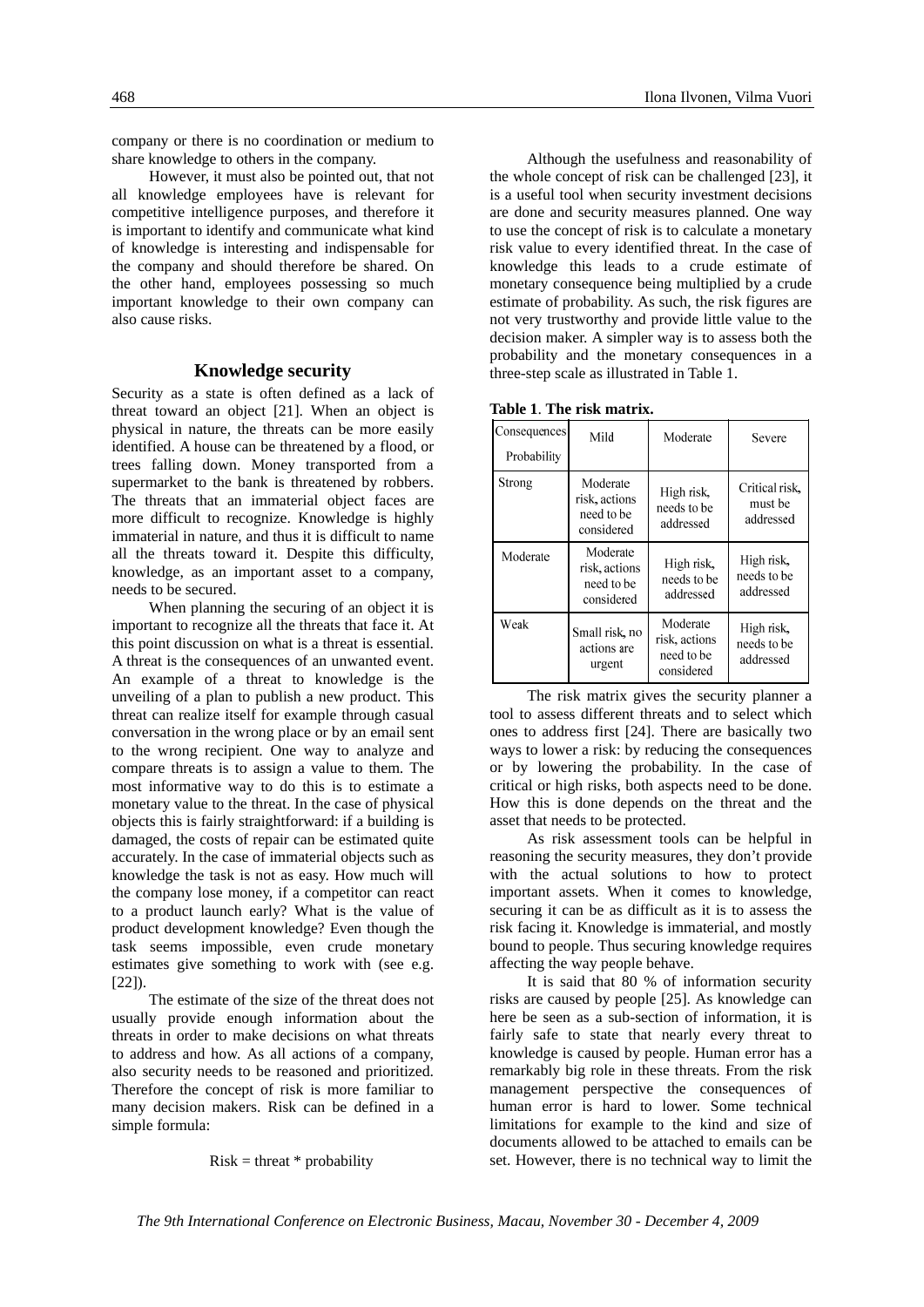subjects an employee chooses to discuss for example in a fair or seminar, nor to limit the places he/she decides to take an important business call. Awareness of threats by every employee is the only way to affect both the consequences and the probability of a threat.

Knowledge security as a concept refers to the ability of a company to protect its intellectual assets [26]. Key ways to protect knowledge are to promote awareness of threats to knowledge, and to limit the amount of people that have access to critical knowledge. Not only need the employees be aware of threats that face critical knowledge, they need to be able to decide what knowledge is critical, and what they are to do with it in different situations.

#### **Critical knowledge**

#### **Classifying critical knowledge**

When the previous two sections of this paper are examined, some similar characteristics can be seen. Both competitive intelligence and knowledge security efforts rely on the ability of employees to recognize important knowledge, and act accordingly. In knowledge security the necessary action with critical knowledge is to keep it safe. In competitive intelligence the necessary action is to share this knowledge with the right people.

These similarities lead to a conclusion, that both the fields of competitive intelligence and security are to be considered when business critical knowledge is handled in an organization. The big challenge from both viewpoints is how to recognize what knowledge is critical to the company.

The information a company considers critical for its success varies depending on the company, situation and context. The company's game plan – its strategy – also has an impact on the information needs. If the aim is to be the market leader, the company making the bold decisions and growing by buying out competing companies, the need of information concerning the production capability and profitability of a competitor's different manufacturing sites is far greater than for a company which lives by the rules of merely keeping the status quo [27], [28]. In addition, in the case of a highly competitive strategy the value of getting critical information to use before others increases. Therefore it is important to have access to information assets that competitors do not have.

Hannula and Pirttimäki [29] have examined business information needs in a form of a threedimensional cube. The dimensions are information subject (internal-external), information source (internal-external) and information type

(qualitative-quantitative). Using Hannula and Pirttimäki's [29] categorization of business information a company's information needs can be conceptualized to better understand them. By defining where in the cube the most critical knowledge for the company is located it can be more easily targeted, communicated and obtained. Set in the cube of business information the employees are internal sources of information, and in the context of competitive intelligence, the subject of information is external. The type of information can be both qualitative and quantitative.

Classifying information and knowledge in the context of security refers to defining who has access to it. This classification needs to be done to all information assets. Desouza and Vanapalli emphasize that private organizations could learn from the defense and intelligence organizations on how to secure critical knowledge. However, they begin from the phase when critical knowledge documents have already been tagged with a classification of top secret or classified. They pay little attention to classification or identification of knowledge that has not been documented. [30] From the viewpoint of this paper the nondocumented knowledge is what is interesting. How to classify it remains still an open question.

Data or information classification frameworks such as the one introduced by Appleyard [31] can be of help when critical knowledge is assessed. It is often suggested that such classification schemes are kept simple, and following this simplicity rule Appleyard suggests a classification of important information into three classes: public, internal use only, and company confidential. [31] The rule being that the more critical to business the information is, the higher the classification class. When dealing with knowledge, the challenge is to implement this classification scheme into the minds of every employee, because there is no-one else to tag the knowledge they possess. Employee judgement needs to be influenced in order to enforce correct classification of critical knowledge.

#### **Framework for recognizing critical knowledge**

When combining the information classification schemes and the risk matrix approach to find the information assets that most need protection, the following framework can be built. When employees realize they have knowledge that they feel could be of value to the company they can assess the knowledge in the dimensions of importance and awareness. The framework is illustrated in Figure 1.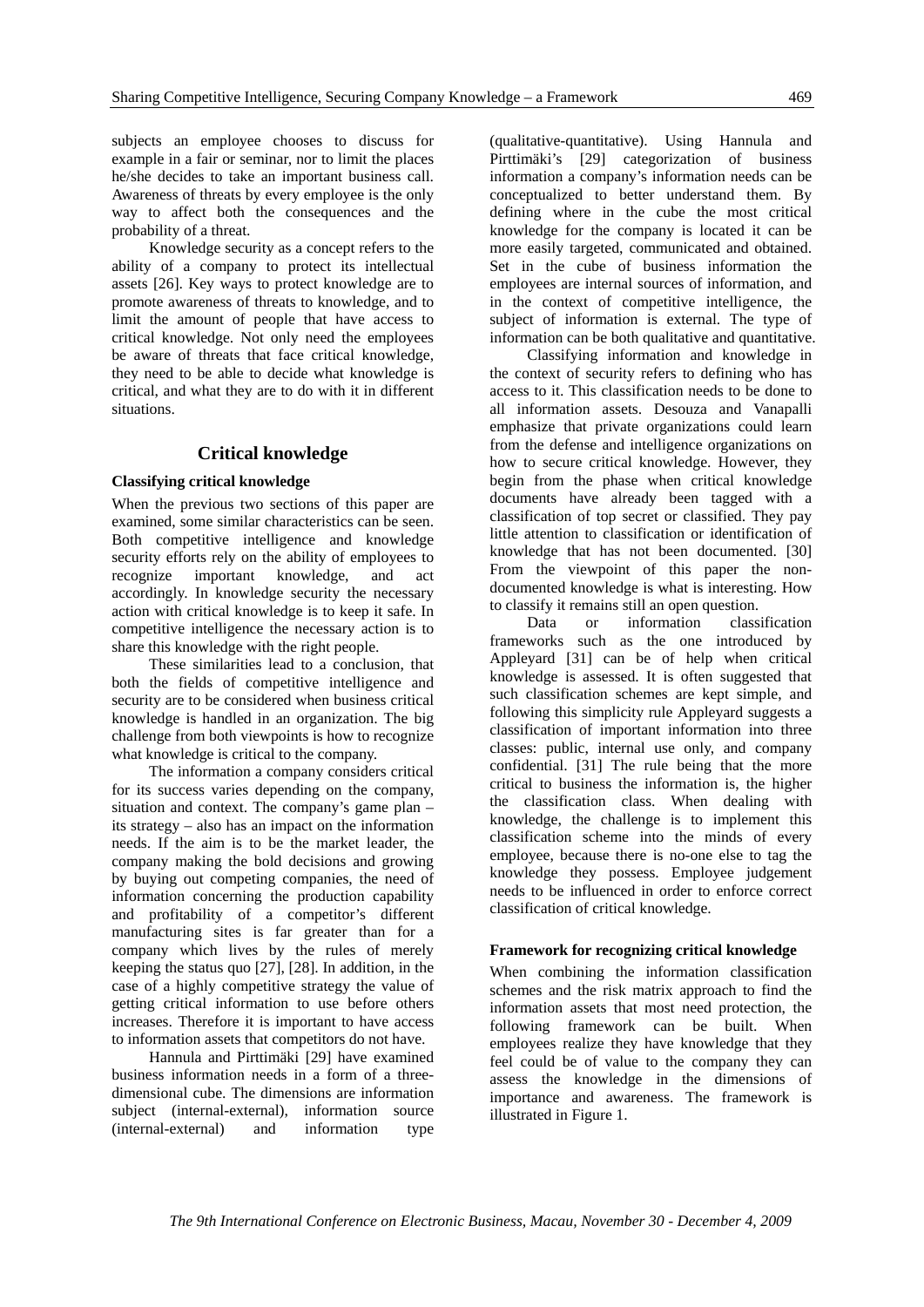

Amount of people aware of the knowledge

#### **Figure 1. The framework for recognizing important knowledge**

The framework is constructed from two dimensions: the importance that certain competitive knowledge has to a company and how well this knowledge is known. The more critical the knowledge and the less people aware of it, the greater the potential of the competitive advantage it may bring to a company.

The competitive knowledge in the upper right corner is the best source of competitive advantage to a company. Its implications are crucial but at the moment only few people are aware of it. This information should be shared to the decision makers that can act upon it and simultaneously it has to be protected from spreading, so that competitors will not get their hands on it.

Respectively the competitive knowledge positioned in the lower left corner is not worth to invest protective actions in. Knowledge that has got no significant affect and is widely known is not likely to be a source of competitive advantage. It is good to note that the amount of people here is in proportion to the number of employees working in the company. If 10 people have the knowledge, in a company of 1000 employees they are a few, but in a company of 20 employees they are many.

A third dimension could be added to the framework: the sources aware of information, and whether they are internal or external. If the sources are internal, i.e. employees, the competitive knowledge they possess is not as easily obtained by competitors. The value of knowledge increases when the knowledge is critical, known by few and those few are company's own employees. This also increases the need to protect that knowledge from leaking outside the company. In the context of this

paper we focus on knowledge that is possessed by the employees of a company. The security perspective of this paper is not relevant to knowledge that is outside the company, although that source may be relevant from the competitive intelligence perspective.

As such this framework works mainly to spot critical bits of knowledge. The challenge in the assessment is how to decide how important a bit of information or knowledge is to the company. The framework can be used both in the company level and in the level of individual employees.

At the company level the framework can be complemented with a set of questions to help determine the importance of knowledge. The questions can be for example:

- Is the knowledge important to top management?
- Does it impact product or service development and planning?
- Does it concern customer relationships?

If the answer to such questions is yes, the importance to the company is high. The question sets need to be made company specific, as it heavily depends on the type of business what kind of knowledge is of most value.

 The dimension of amount of people aware of the knowledge has meaning when considering actions on whether a piece of knowledge should be protected or not. If it is widely known inside a company, chances are that it is widely known also outside the company, and there is no need to protect. Some knowledge however might be widely known inside a company but still be of high importance.

 The difficulty of positioning knowledge that is known by few in the company is the judging of importance. A rumor that a customer is planning a new way of operations might not be of high importance to a maintenance worker, but this same bit of knowledge might be critical when combined with other bits of knowledge about that customer of the industry. So the worker who hears the rumor needs to a) realize that the managers might need that bit of knowledge, b) share it with the appropriate persons, and c) not tell it to anyone else. In the employee level the framework can thus be utilized as a tool for awareness training.

#### **How to act with critical competitive knowledge**

Critical competitive knowledge can be secured in the company when it has been recognized as critical. The above described framework can be used to structure the training and awareness programs inside companies. Once employees recognize that what they know can be characterized as critical competitive knowledge they can act accordingly.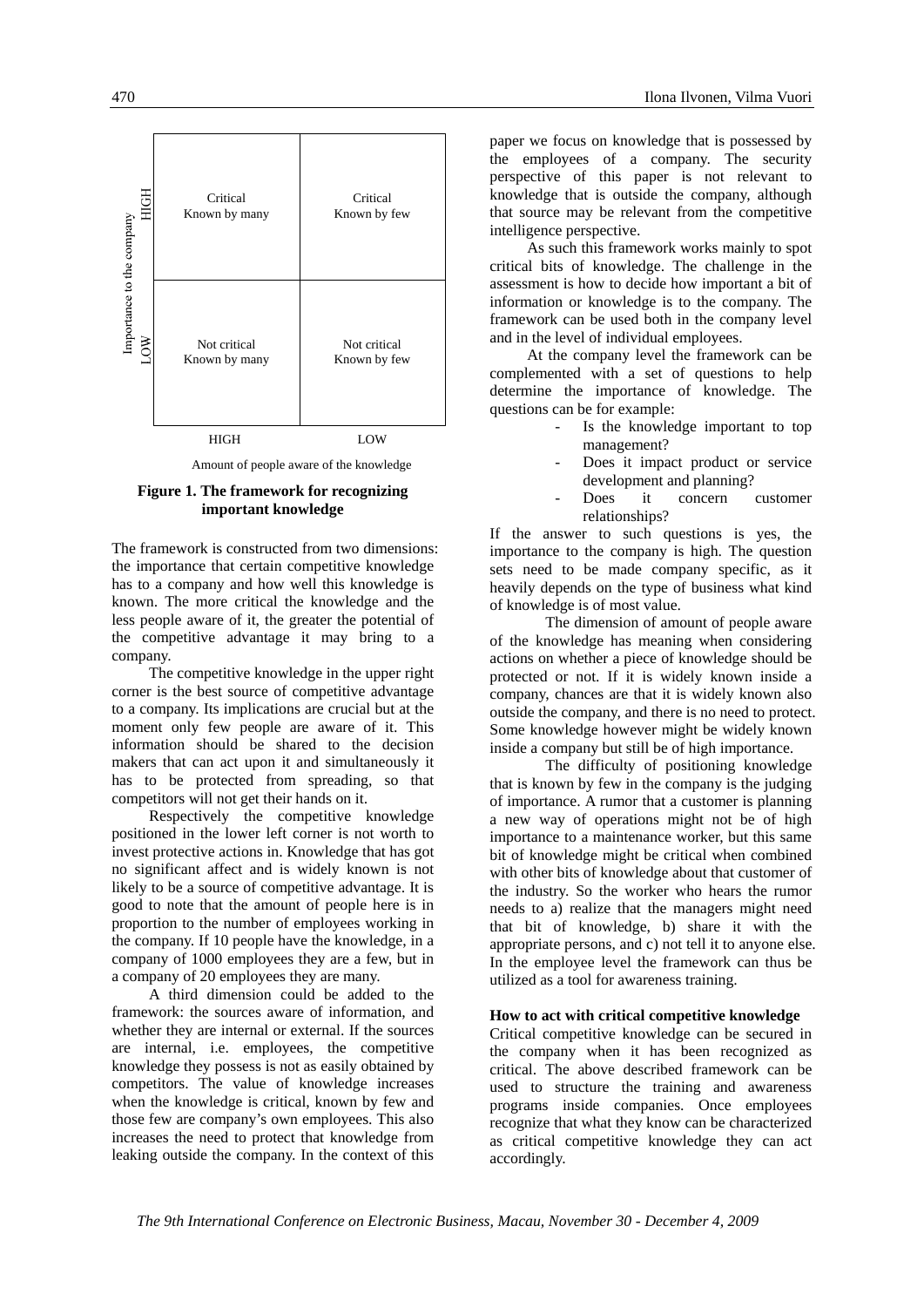What to do with critical knowledge depends on the type of knowledge in question. If the knowledge is known by many, the key is to emphasize the meaning of that knowledge to the company so that employees are aware of its importance. The knowledge about a major customer's products may not create competitive advantage, but it still is critical in the sense that it cannot leak outside the company, or the company will lose the customer and possibly suffer other consequences too.

 When a bit of knowledge is known only by a few employees, and is of high importance to the company the awareness of who to share that knowledge with becomes essential. The training offered in the company needs to emphasize the kinds of knowledge that the executives use to make decisions, so that employees recognize it. The question sets described in the previous section can be useful in awareness training.

 An ideal situation for a company would be that a company has most of its knowledge in the top right and bottom left corners of the framework. That would mean that business critical knowledge would be known only by a limited amount of people and that all other knowledge would be widely spread in the company. Since such a situation is very difficult to reach, the security and intelligence functions aim to build awareness into the company so that critical knowledge, even if widely known is kept safe. Also knowledge that is not widely known should be reasonably shared so that potentially critical knowledge is spotted and useful knowledge is put into wider use.

## **Conclusions and implications for further work**

This paper has discussed the importance of employee awareness of critical knowledge and the perspectives of both security and intelligence to that knowledge. Knowledge security works toward securing important knowledge assets, where as competitive intelligence aims to the efficient sharing of them. At first glance these two seem opposite approaches to the same issue. However, a lot of similarity can be seen in these approaches.

Sharing knowledge or even articulating the need for a certain kind of knowledge does not have mere positive effects but poses also risks. Sometimes revealing a need can also reveal strategic information that might do the company a lot of harm if ended up in public. Sharing knowledge has risks, and some knowledge should not be shared even inside the company other than on a need-to-know basis. Employees need to be aware of executive knowledge needs so that when

they come across a bit of knowledge that they feel is of importance, they know what to do. Sometimes it may be only after the decision has already been made that employees can be told what the meaning of the knowledge was, but to the benefit of future situations it should be done.

The process of securing knowledge can create risks also from the employee satisfaction perspective. If employees are not allowed to openly discuss company issues, and are not told how executives use the knowledge they are provided with, it can cause dissatisfaction. The framework introduced in this paper works as a means of communicating both the competitive knowledge and knowledge security perspectives of knowledge to employees.

Further analysis of this framework could be done by testing it in actual companies and refining the question sets complementing the framework. The perspective of competitive intelligence would also suggest the dimension of persons outside the company being added to the framework.

An interesting question to be discussed further is how companies can choose a method of efficient knowledge sharing that is both secure and adequately supports the competitive knowledge needs in the company. This brings also the perspective of knowledge management to this already interdisciplinary framework.

#### **References**

- [1] Ericksson, M. "Organizing Intelligence Requires More than Key Intelligence Topics", *Competitive Intelligence Magazine*, 1(11), January/February, 2008, pp. 16-20.
- [2] Kinsinger, P. "Repositioning Competitive Intelligence: From Serving the Few to Empowering the Many", *Competitive Intelligence Magazine*, 5(11), September/October, 2008, pp. 8-15.
- [3] M. C. Drott, "Personal Knowledge, Corporate Information: The Challenges for Competitive Intelligence", *Business Horizons*, 2(44), 2001, pp. 31–37.
- [4] Fleisher, C.S. "*The Present and the Future of Business and Competitive Intelligence*." A presentation at ComBI seminar in Tampere University of Technology, September 19th 2008. Unpublished.
- [5] Fleisher, C.S., and Bensoussan, B.E. "*Business and Competitive Analysis. Effective Application of New and Classic Methods*." Pearson Education, New York. 2007.
- [6] Badr, A., Madden, E. and Wright, S. "The Impact of Competitive Intelligence on the Development and Implementation of Strategy